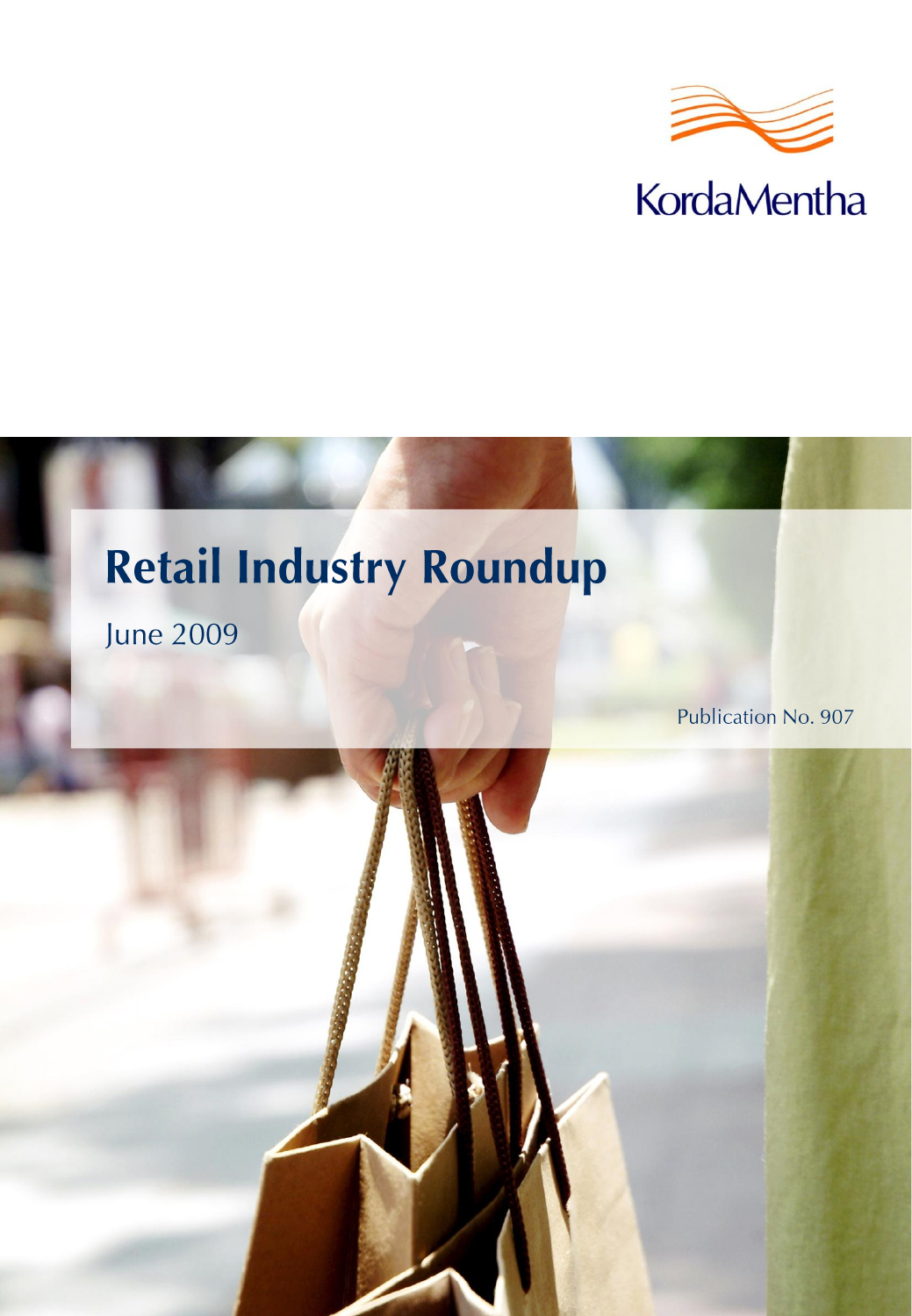## **Overview**

- March 2009 quarter ("3Q09") retail sales grew by 6% compared to the prior comparative period ("PCP") with sales buoyed by stimulus package spending. However, we expect that a rise in unemployment combined with declining stimulus package spending will result in weaker retail sales over the coming months.
- The March 2009 quarter result was driven mainly by sales in the Food sector which grew 9% reflecting strong grocery sales due to consumers eating at home more often and the Clothing and Soft Goods sector which grew 4% driven by stimulus package spending. Household Goods sales declined slightly over the period.
- This follows retail sector sales growth of 4% in the December 2008 quarter ("2Q09") compared to PCP.
- Retail sales rose a seasonally adjusted 0.3% in April which was lower than market forecasts of 0.5%. Sales for the month continued to be boosted by stimulus package spending.
- **In June 2009, it was announced that Australia had avoided a technical recession with** GDP growing in the March quarter by 0.4%. This follows a fall in GDP in 2Q09 of 0.6% and expectations that the economy would shrink by 0.2% in 3Q09. The result appears to be generated by stimulus package spending.
- June 2009 saw the Westpac Melbourne Institute Index of Consumer Sentiment rise 13% to 100.1. This represents the largest monthly rise in the index in 22 years and follows a 4% drop in May to 88.8 resulting from a negative response to the Federal Budget. The rise is linked to the news that Australia avoided a technical recession in the March quarter.
- The Australian Dollar strengthened by more than 8% in May, strengthening further in June making imports cheaper.



 The unemployment rate rose in May to 5.7% with a reduction of 26,200 full time jobs in Australia. This follows an unexpected drop in the unemployment rate to 5.4% in April.

*Source: Australian Bureau of Statistics.*

- *Notes: 1. Seasonally Adjusted Estimates.*
	- *2. Quarterly data based on quarter ended 31 March 2009.*
	- *3. "Clothing and Soft Goods" sector data includes department store data.*
		- *4. Analysis based on core retail operations of food, clothing and soft goods, and household goods only.*

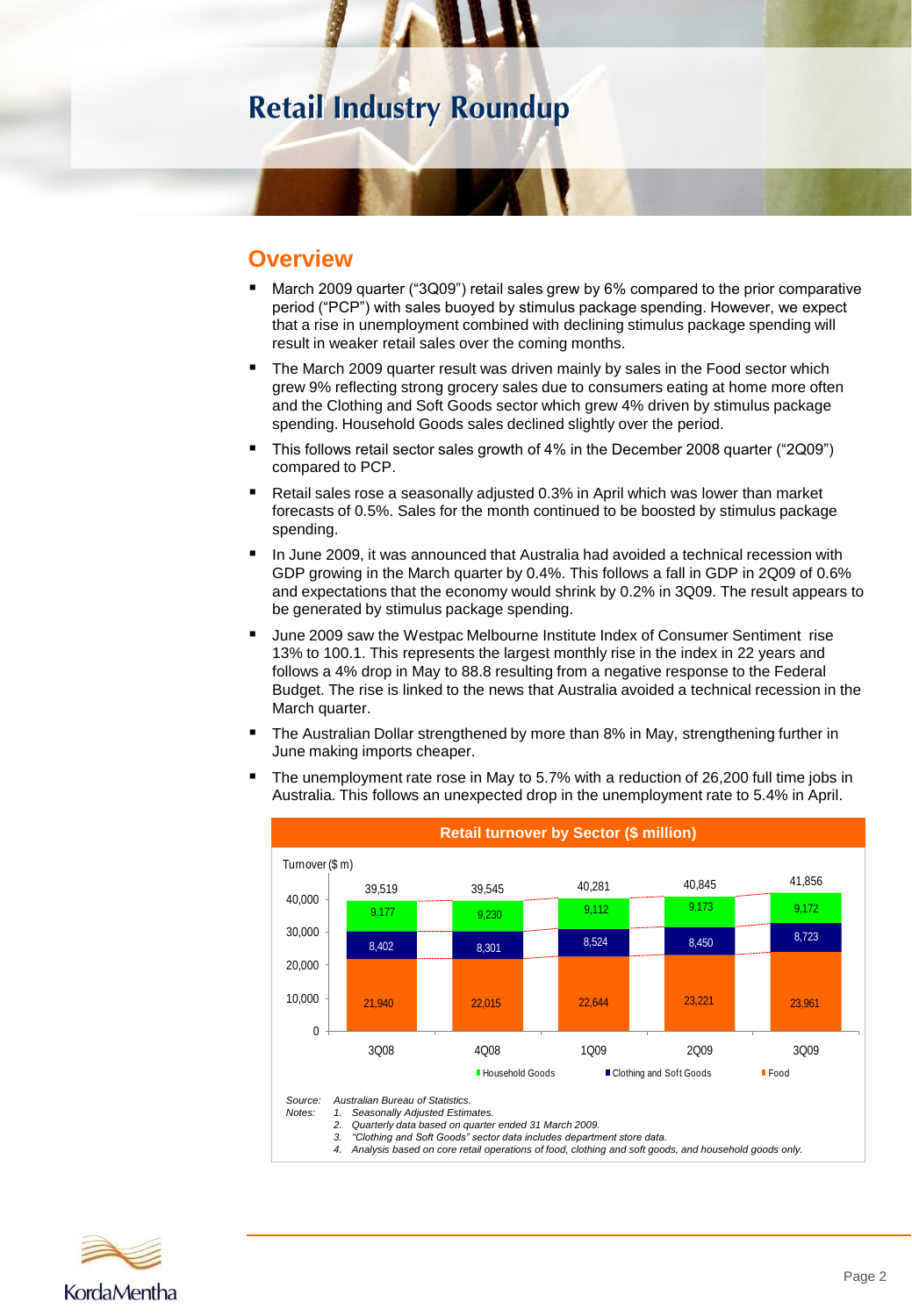

# **Clothing and Soft Goods Retailing**

- 3Q09 Clothing and Soft Goods sales increased by 4% compared to PCP and 3% from 2Q09. These results were driven by sales growth of 9% in March 2009 compared to PCP. Sales in February 2009 were down 3% on PCP.
- This result appears to be due to delayed first round stimulus package spending and the impact of the second round of stimulus payments that were made in March.
- The "tumbledown effect" has seen lower price stores such Big W and Target take market share from David Jones and Myer with these stores also choosing to stock more of the cheaper lines in its product mix. This trend is also reflected in the US with the rise of Walmart versus Macy's.



Recent developments of key sector players are summarised below:

### David Jones

- Sales for the period 25 January 2009 to 25 April 2009 were down 9% to \$411.6m on PCP. Sales for the month of April 2009 were better than expected and trading was in line with April 2008 which appears to be due to the stimulus package spending.
- CEO Mark McInnes recently announced that all core KPIs were performing well and that the company was on track to deliver 0% - 5% profit growth in 2H09 and FY09.

### Myer

- Despite a 4% fall in sales to \$1.8b for the six months to 24 January 2009, Myer Group net profit was up 5% to \$83.0m due to strong cost control and other initiatives such as changes in buying and ranging.
- CEO Bernie Brookes recently commented that Myer recorded a recovery in sales during May 2009 and suspects that the department store market as a whole has bottomed out and is showing signs of recovery.
- Myer is focusing on the middle market through house-branded products such as Piper, Heritage and Basque sourced directly from China.

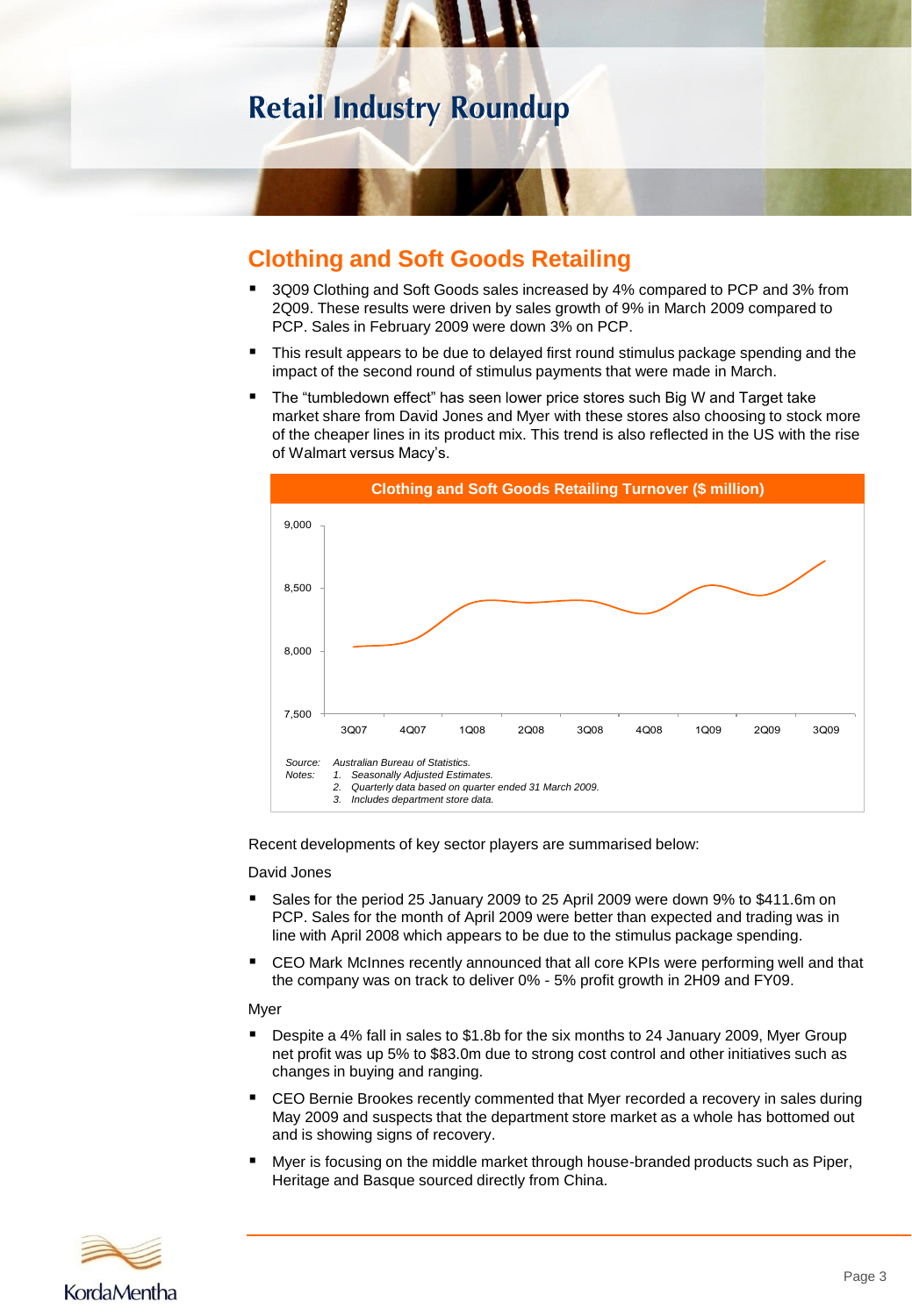### Billabong

- Billabong issued its second profit downgrade in four months citing a deterioration in trading conditions at the consumer level in the US and a reduction in forward orders from US wholesalers.
- Profit for the 12 months to 30 June 2009 is expected to be within the range of \$160.0m -\$165.0m, down from earnings of \$174.6m last year.
- The company also announced a capital raising with the institutional component of \$200.0m fully underwritten and the retail component to raise up to \$90.0m subject to take up. The proceeds will be used to reduce the company's debt.

### Pacific Brands Group

- Pacific Brands completed a capital raising of \$165.0m in May 2009. The offer was oversubscribed and the share price surged 22% to a six month high following the raising. A further \$91.0m of funds is expected to be raised under a retail entitlement offer. The funds will be used to repay some of the company's debt.
- The group announced that Stephen Tierney, the CFO of 19 years, would be resigning from the Board in June to be replaced by David Bortolussi, the current Chief Strategy Officer at Foster's Group.
- The company also appointed Dr Nora Scheinkestel, a director of AMP Ltd, Orica Ltd and PaperlinX Ltd as a non-executive director in June 2009.
- **The company continues to shift its clothing manufacturing operations to China, remove** unprofitable brands and sell its non-core assets and property.

#### **Herringbone**

- Following the appointment of Administrators to the upmarket clothing retailer in December 2008, Herringbone has been purchased as a going concern by German shirtmaker Van Laack.
- The new owner plans to open ten new stores and expand the Herringbone brand to New Zealand.

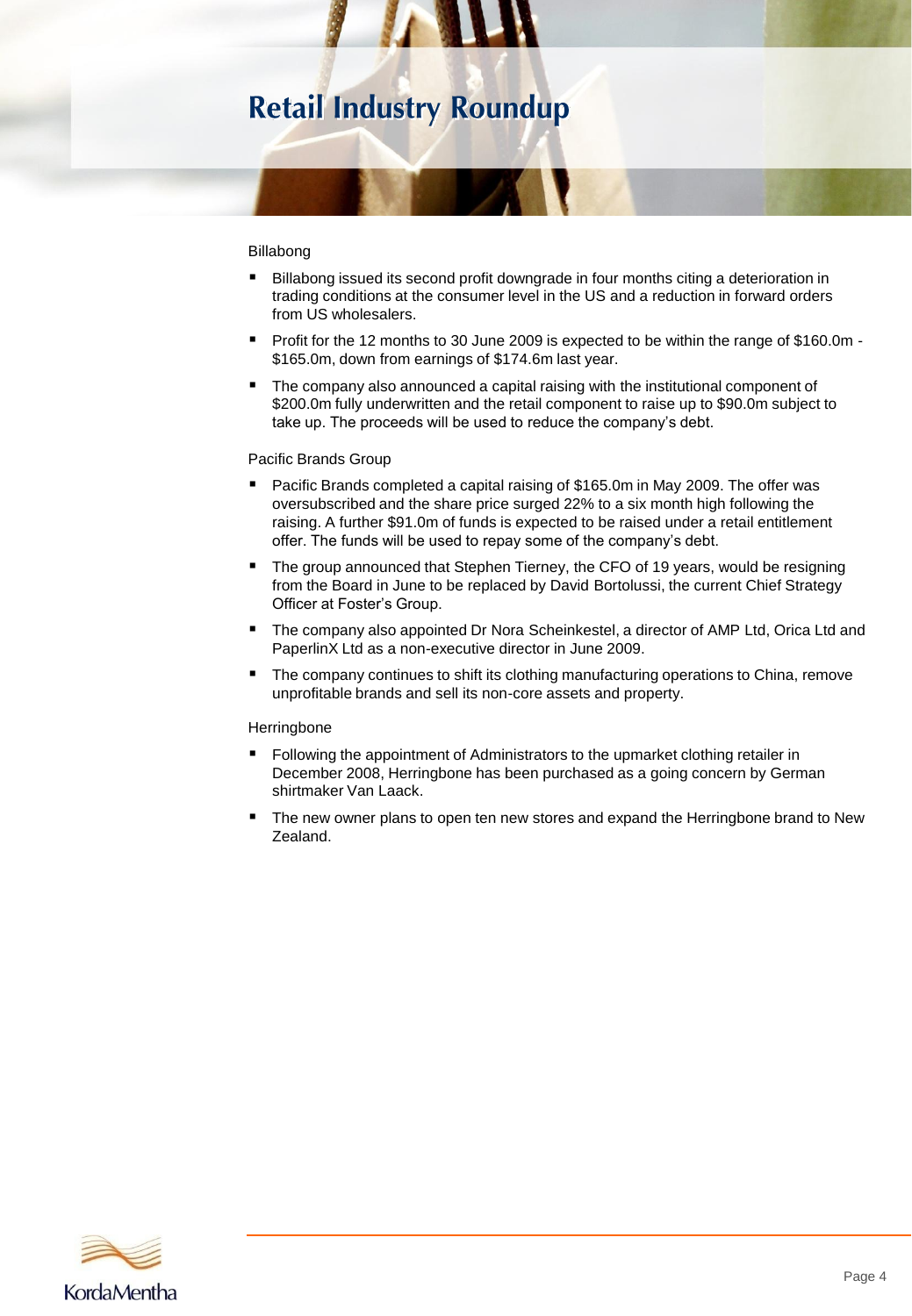

# **Household Goods Retailing**

- Household Goods sales for 3Q09 declined by 0.1% on PCP and remained flat compared to 2Q09.
- Sales for March 2009 were up 1% compared to February 2009. This follows a decline in sales during the months of January and February 2009.
- In June, the Westpac Melbourne Institute reported a drop in the measure of whether it was a good time to buy major household items by 2%.



Recent developments of key sector players are summarised below:

### Kleenmaid

- Creditors of the Kleenmaid Group have voted to liquidate the companies following the appointment of Administrators to the whitegoods retail chain in April 2009.
- Directors attributed the demise of the company to the global financial crisis with a fall in sales turnover of 25% towards the end of calendar 2008.
- It is estimated that the group has debts in excess of \$102.0m and secured and unsecured creditors have been advised that they are unlikely to receive any return.

#### Mansours

- Director Peter Mansours appointed a Liquidator to the manchester and home furnishings retailer in May 2009 following a fall in sales partly caused by the global financial crisis.
- 21 stores were closed immediately with the remaining eight stores to be sold.

JB Hi-Fi

- In June 2009, JB Hi-Fi announced that it would beat its full year profit guidance by \$5.0m. The company said its profit after tax would be around \$92.0m for the full year to 30 June 2009.
- This represents a 41% growth in profit from the previous financial year and is driven by strong sales and cost cuts. CEO Richard Uechritz said the company has a strong cash position and is likely to increase dividends.

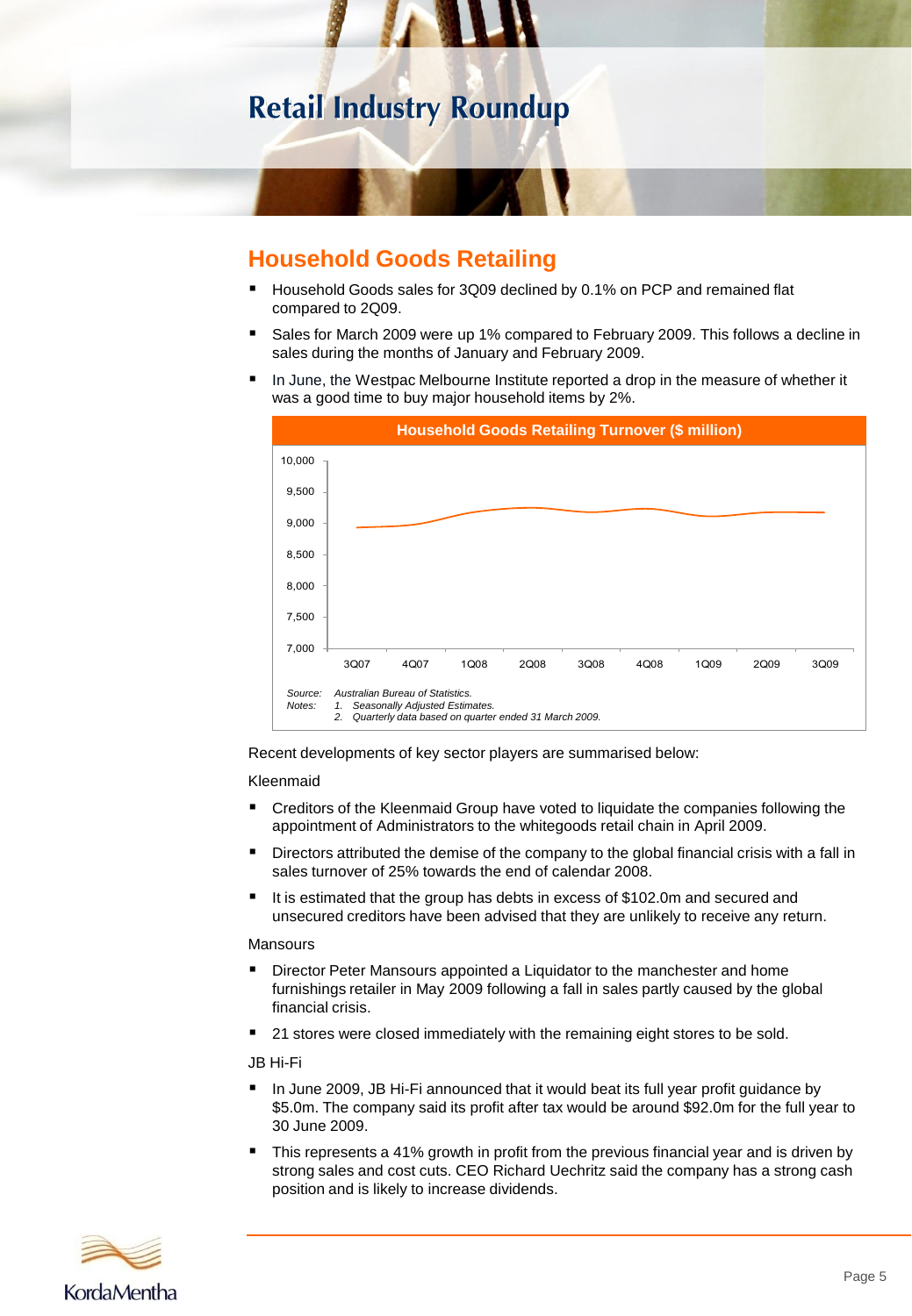### Harvey Norman

- Sales for the nine month period ended 31 March 2009 were up 4% on PCP to \$4.5b.
- However, the company warns that "given current macroeconomic conditions, retail margins continue to be under pressure".

### Strathfield Group

- In March 2009, Strathfield Group creditors approved a Deed of Company Arrangement which resulted in control of the Group being retained by the Deed Administrator.
- The new corporate strategy seeks to run most stores as franchises, remove debt, increase store numbers, introduce new inventory and improve margins.

#### Fantastic Holdings

- Fantastic Holdings raised \$9.7m through a private placement of 4.2m shares. Subject to shareholder approval, a further \$2.6m will be raised through the placement of approximately 1.1m new shares to the Directors of the company.
- The funds raised will be used to provide Fantastic Holdings with financial flexibility to enable it to take advantage of future acquisition opportunities.

Australian Discount Retail Group

- Australian Discount Retail Group was sold to Retail Adventures Pty Ltd in March following the appointment of Administrators and Receivers in January 2009.
- The Group operates more than 350 discount variety stores under the names of Go-Lo, Crazy Clark's and Sam's Warehouse.
- Robert Atkins, the current CEO of Harris Scarfe (which is part of Retail Adventures Pty Ltd) will become the new Chairman of the Group. Richard Broug, previously a senior executive of Coles Myer and the Group will become Chief Operating Officer.

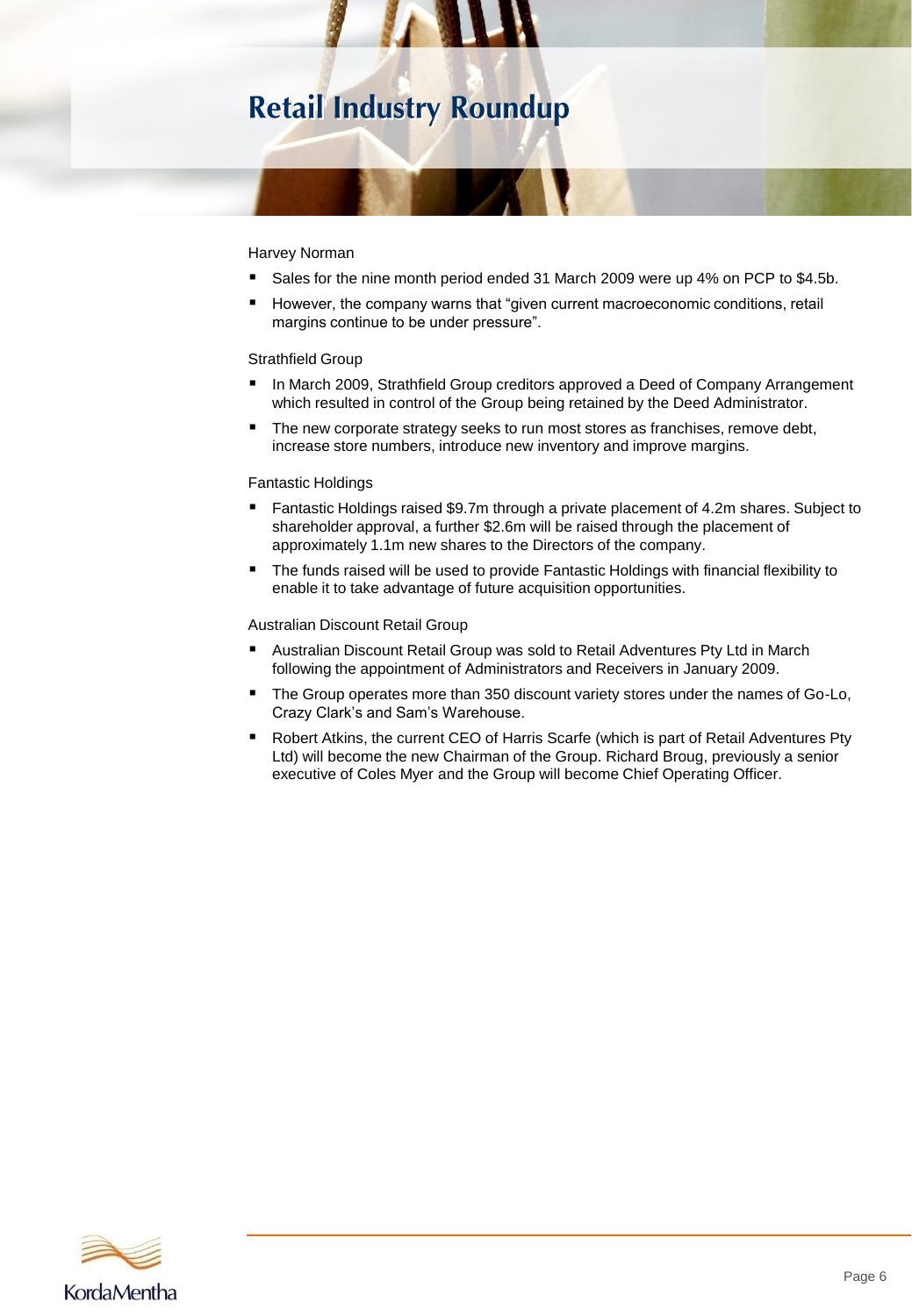# **Food Retailing**

- March 2009 quarter Food retailing sales increased 9% on PCP, and 3% from 2Q09.
- Food retailers observed a change in customer behaviour in the past nine months with people eating and entertaining at home more often. Consumers are also attempting to save on their grocery bill driving faster growth of house brand sales over other branded products and higher sales of staples such as pasta, rice and flour.



Recent developments of key sector players are summarised below:

### Coles

- Coles has opened six new-style stores which focus on a wider range of fresh foods. Rather than remodel all stores, CEO Ian McLeod said that the company is prioritising certain stores and would not apply all aspects of the improvements to all regions.
- The company recently appointed Tony Buffin to the role of Finance Director. Buffin was previously European MD of Groupe Aeroplan Inc and Financial Controller of Boots plc, one of the UK's largest retailers.

#### **Woolworths**

- Woolworths Ltd sales were up 6% to \$12.3b (Easter adjusted) compared to PCP (which did not include Easter) for the 13 weeks to 5 April 2009.
- Woolworths continues to roll out its new "2010" store format in hundreds of stores across Australia with more fresh food and wider aisles.
- The company is about to launch a loyalty scheme partnering with Qantas' Frequent Flyer program. This strategy aims to secure the existing customer base and drive growth.
- Recent acquisitions include nine store leases from Macro Wholefoods as well as the Macro organic private label brand. Up to eight stores will be rebranded as Thomas Dux stores providing Woolworths with a platform to build the Thomas Dux brand. The company also acquired a 25% stake in Gage Roads Brewing Co. Ltd.

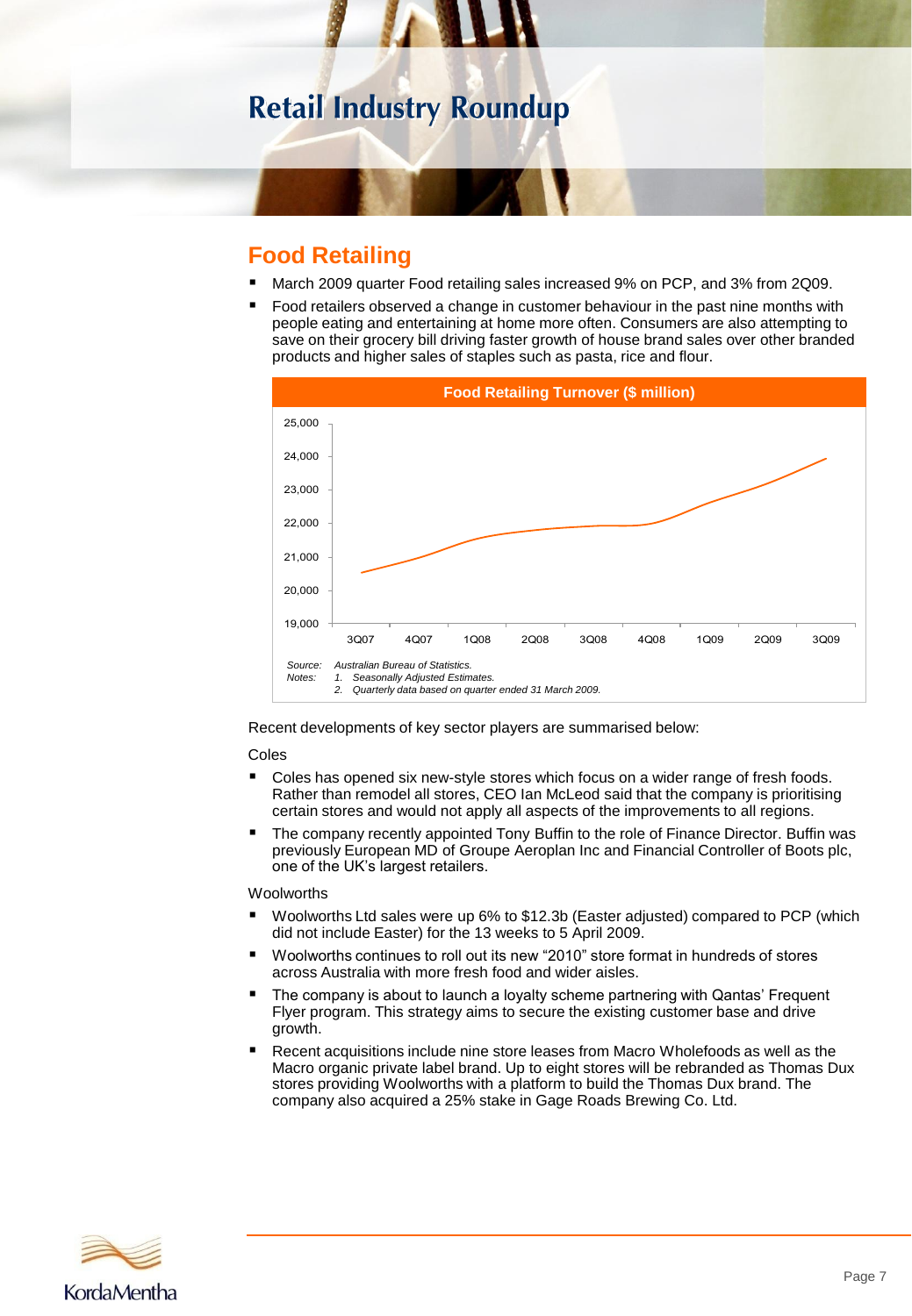### **Metcash**

- Metcash Limited reported a 14% increase in net profit from underlying operations for the year ended April 2009 to \$219.7m.
- The result was achieved mainly through a 9% rise in wholesale sales to \$11.0b with the company noting that consumers are eating out less often. Cost savings were achieved through a focus on supply chain management and improvements in warehouse productivity driven by technological innovations.

# **Sector Outlook**

- The recent growth in retail sector sales is primarily attributable to the Federal Government's stimulus package. The Clothing and Soft Goods and Food retailers have been the main beneficiaries of the handouts with Household Goods retailers continuing to struggle.
- The stimulus payments have also been a significant factor in allowing Australia to avoid a technical recession in the March 2009 quarter. This news appears to have boosted consumer confidence in June which in itself is likely to have a stimulatory effect on the economy.
- **As the Federal Government's stimulus payments start to have a deteriorating effect (due** to their short term nature), it is anticipated that retail sales will decline and the underlying weakness in the sector will be revealed.
- $\blacksquare$  In addition, the Governments' forecast that the unemployment rate will rise to 8.25% over the next 12 months represents a significant risk to consumer confidence and retail sales. The rise in unemployment in May is likely to dampen consumer confidence.
- The MasterCard Worldwide Index of Consumer Confidence, which gauges likely consumer confidence over the next six months, fell from 49 points to 24 points, its lowest score in the 17 year history of the survey. The Australian component of the score was similarly pessimistic.
- The cash rate is at its lowest point in 49 years at 3%. Monetary policy will become more important as the impact of the fiscal spending weakens. It is anticipated that the RBA may make further cuts before the end of the year.
- We expect retail sector performance to weaken over the next six months with RBA Governor Glenn Stevens forecasting that the decline in stimulus package spending, growing unemployment and a drop in business investment will lead to weaker consumer and hence spending over the next few months.

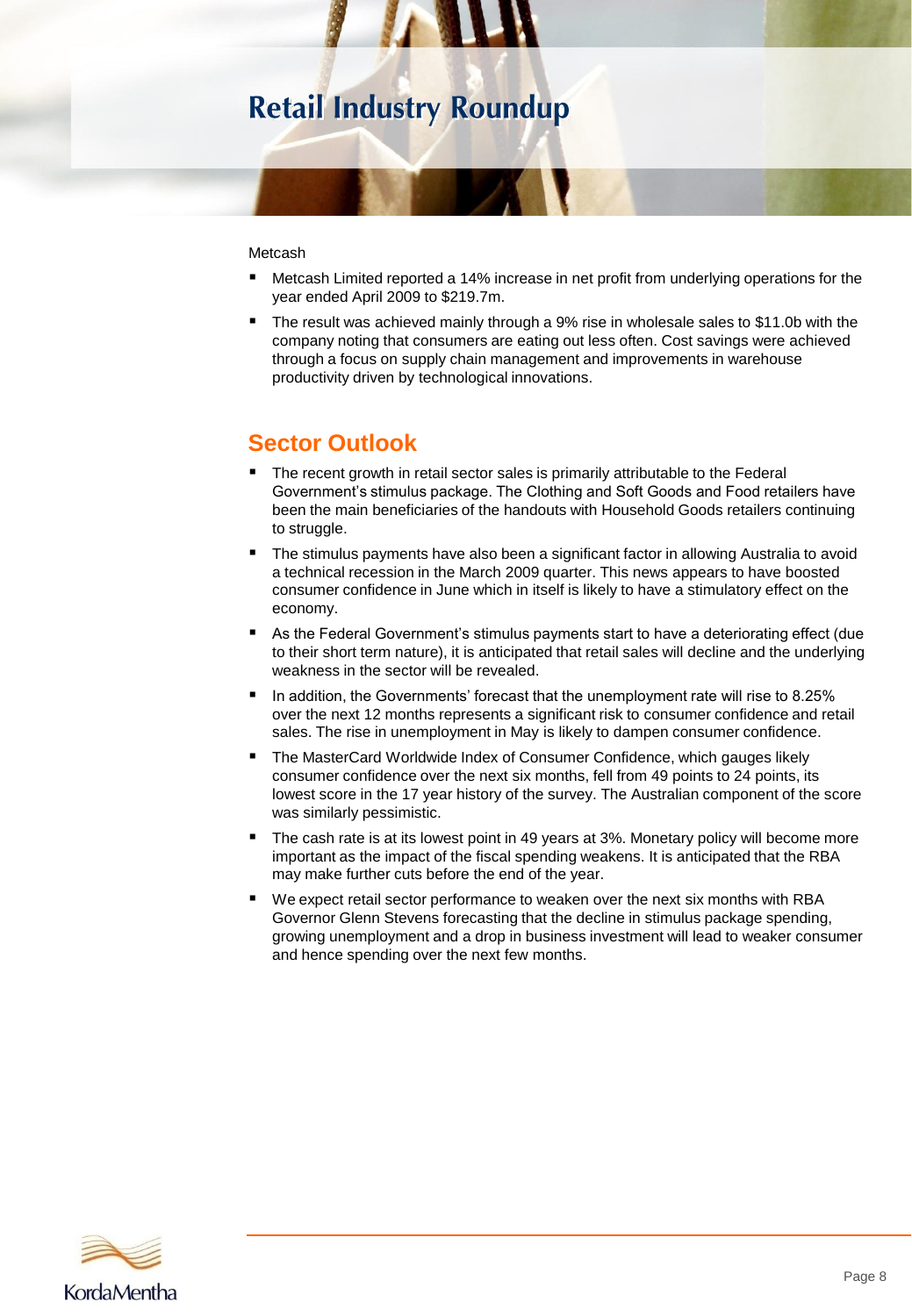# **About The KordaMentha Research Unit**

## **Background**

KordaMentha is an independent professional services firm specialising in corporate restructuring, corporate advisory and real estate services.

Our national practice spans all major cities in Australia and comprises in excess of 180 staff. Internationally, we have an affiliation with AlixPartners, a global restructuring firm covering North America, Europe and Asia.

Our partners, directors and staff have extensive experience across a broad range of industries and our firm has a culture based on creative solutions and implementation. The strength of KordaMentha's experience makes us well placed to monitor, evaluate and comment on issues and developments in industry, and in corporate restructuring, workouts and insolvency generally.

## **Statement of Direction**

The KordaMentha Research Unit aims to:

- e develop intellectual property;
- **share our knowledge of specialist topics with insolvency stakeholders; and**
- develop balanced solutions for issues in the industry.

### **Personnel**

The KordaMentha Research Unit is headed by Andrew Malarkey (amalarkey@kordamentha.com). KordaMentha Partners and Directors contribute to the KordaMentha Research Unit.

### **Current Research**

In addition to general publications, the KordaMentha Research Unit regularly publishes Industry Roundups and Industry Vitals.

Industry Roundups provide a concise summary of recent news and development, covering a number of industry sectors.

Industry Vitals provide a snapshot of key issues relating to selected industries.

All KordaMentha Research Unit publications can be accessed via our website – [www.kordamentha.com](http://www.kordamentha.com/)

*The information contained in this communication is of a general nature and is not intended to address the circumstances of any particular individual or entity. It does not constitute advice and should not be relied on as such. Professional advice should be sought prior to actions being taken on any of the information.*

*Limited liability under a scheme approved under Professional Standards Legislation.*